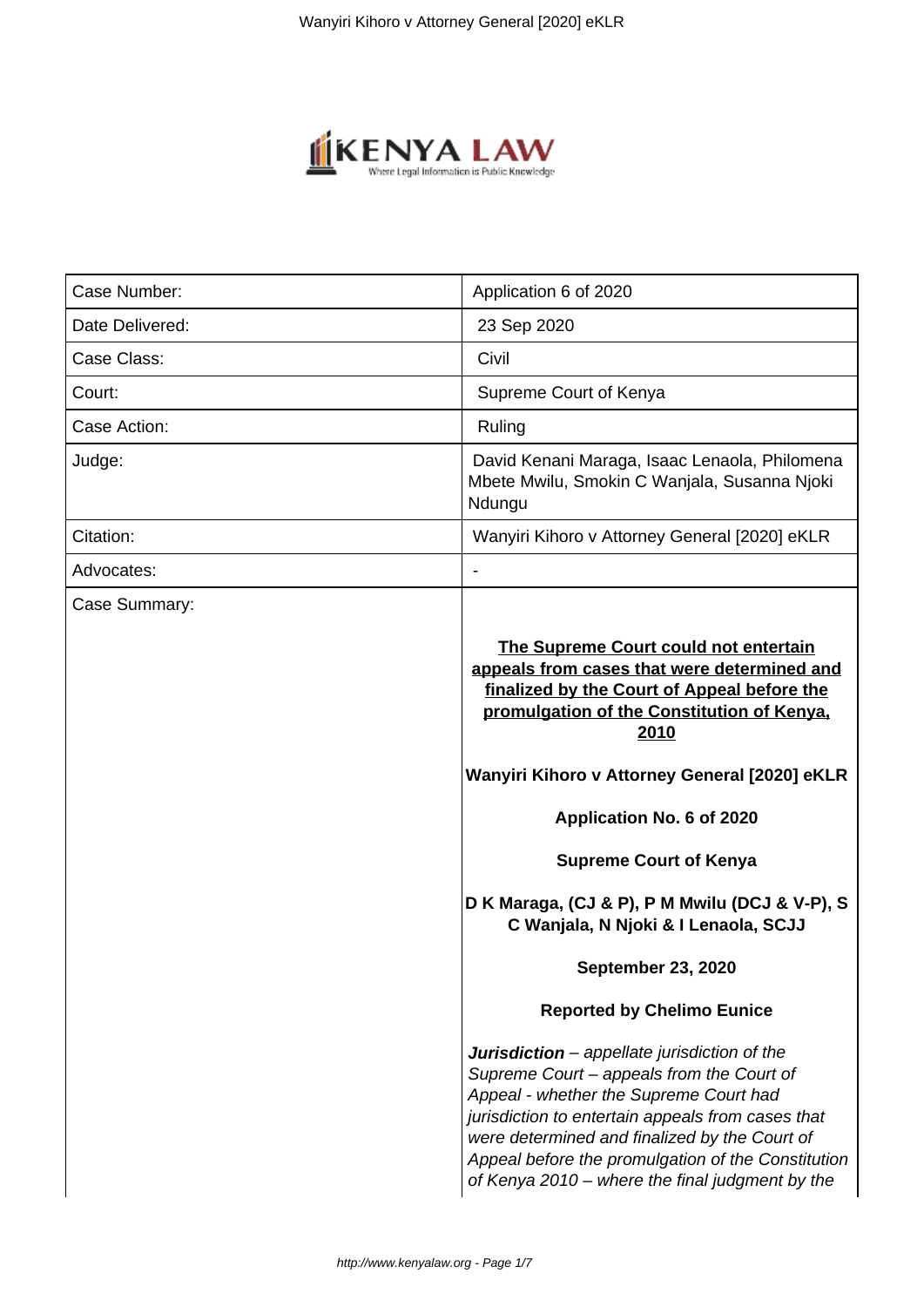Court of Appeal was delivered on March 17, 1993 – whether the Supreme Court could entertain the appeal - Constitution of Kenya, 2010, article  $163(4)(b)$ .

# **Brief facts**

The applicant sought to review the ruling of the Court of Appeal denying him certification to file an appeal to the Supreme Court. The intended appeal was against the judgment of the Court of Appeal in Civil Appeal No. 151 of 1988 delivered on March 17, 1993. The applicant argued that although Civil Appeal No. 151 of 1988 was heard and determined on March 17, 1993, the cause of action was not satisfied or finalized until November 2011, when the applicant's application before the High Court seeking enforcement of the judgment in Civil Appeal No. 151 of 1988 was determined and the decretal amount recovered from the State; that there was continuity of the dispute between the parties up to November 2011, which was after the promulgation of the 2010 Constitution, hence the Supreme Court had jurisdiction to entertain the intended appeal.

# **Issue**

Whether the Supreme Court had jurisdiction to entertain appeals from cases that were determined and finalized by the Court of Appeal before the promulgation of the Constitution of Kenya 2010.

# **Held**

- 1. The Supreme Court had no jurisdiction to entertain appeals from final judgements of the Court of Appeal before the promulgation of the Constitution of Kenya 2010. Article 163(4)(b) of the Constitution was forward-looking, and did not confer appellate jurisdiction upon the Supreme Court to entertain matters that had been finalized by the Court of Appeal before the commencement of the Constitution.
- 2. The final judgment by the Court of Appeal was delivered on March 17, 1993, long before the promulgation of the Constitution. There could never have been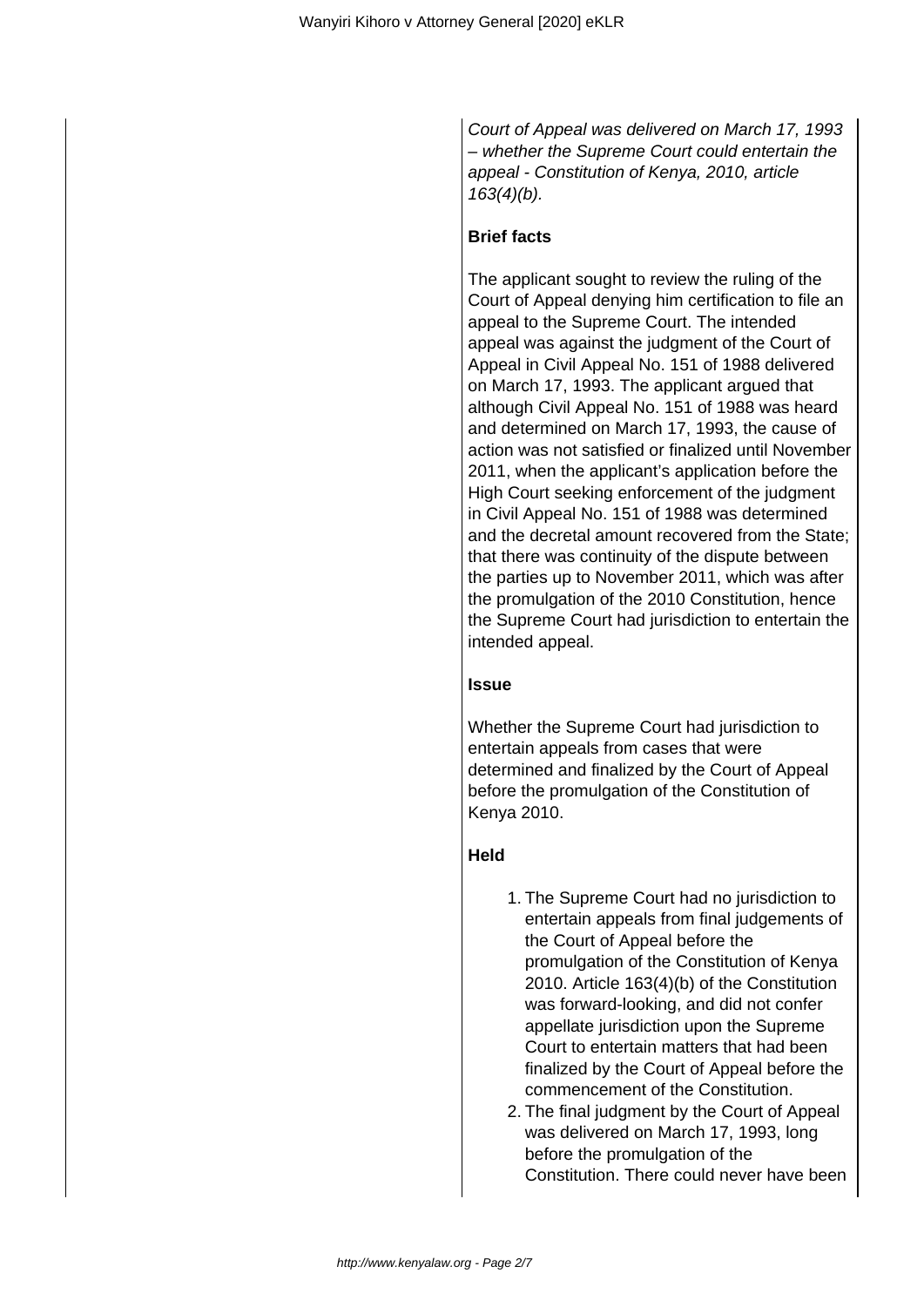|                                     | any other appeal from that judgment due to<br>the fact that the Court of Appeal was then,<br>the highest court in the land. When the<br>applicant moved to the High Court in<br>Miscellaneous Application No.52 of<br>2009, he was simply but importantly<br>seeking to enforce the final judgment and<br>orders of the Court of Appeal. He was<br>seeking to reap the fruits of that judgment.<br>Such an application could not be said to<br>have sustained the cause of action until<br>November 2011, so as to confer<br>jurisdiction on the Supreme Court. The<br>applicant was not appealing anything from<br>such an enforcement action that he<br>commenced before the High Court. Even if<br>such an appeal were possible, which it was<br>not, the Supreme Court would not have<br>appellate jurisdiction over a decision from<br>the High Court.<br>3. Since the Supreme Court had no<br>jurisdiction to entertain the application, it<br>could not determine the other two issues<br>raised.<br>Application dismissed with no orders as to costs. |  |
|-------------------------------------|---------------------------------------------------------------------------------------------------------------------------------------------------------------------------------------------------------------------------------------------------------------------------------------------------------------------------------------------------------------------------------------------------------------------------------------------------------------------------------------------------------------------------------------------------------------------------------------------------------------------------------------------------------------------------------------------------------------------------------------------------------------------------------------------------------------------------------------------------------------------------------------------------------------------------------------------------------------------------------------------------------------------------------------------------------------|--|
| <b>Court Division:</b>              | Civil                                                                                                                                                                                                                                                                                                                                                                                                                                                                                                                                                                                                                                                                                                                                                                                                                                                                                                                                                                                                                                                         |  |
| <b>History Magistrates:</b>         |                                                                                                                                                                                                                                                                                                                                                                                                                                                                                                                                                                                                                                                                                                                                                                                                                                                                                                                                                                                                                                                               |  |
| County:                             | Nairobi                                                                                                                                                                                                                                                                                                                                                                                                                                                                                                                                                                                                                                                                                                                                                                                                                                                                                                                                                                                                                                                       |  |
| Docket Number:                      |                                                                                                                                                                                                                                                                                                                                                                                                                                                                                                                                                                                                                                                                                                                                                                                                                                                                                                                                                                                                                                                               |  |
| <b>History Docket Number:</b>       | Civil Application SUP 2 of 2016                                                                                                                                                                                                                                                                                                                                                                                                                                                                                                                                                                                                                                                                                                                                                                                                                                                                                                                                                                                                                               |  |
| Case Outcome:                       | Application dismissed.                                                                                                                                                                                                                                                                                                                                                                                                                                                                                                                                                                                                                                                                                                                                                                                                                                                                                                                                                                                                                                        |  |
| <b>History County:</b>              | Nairobi                                                                                                                                                                                                                                                                                                                                                                                                                                                                                                                                                                                                                                                                                                                                                                                                                                                                                                                                                                                                                                                       |  |
| <b>Representation By Advocates:</b> |                                                                                                                                                                                                                                                                                                                                                                                                                                                                                                                                                                                                                                                                                                                                                                                                                                                                                                                                                                                                                                                               |  |
| Advocates For:                      |                                                                                                                                                                                                                                                                                                                                                                                                                                                                                                                                                                                                                                                                                                                                                                                                                                                                                                                                                                                                                                                               |  |
| <b>Advocates Against:</b>           |                                                                                                                                                                                                                                                                                                                                                                                                                                                                                                                                                                                                                                                                                                                                                                                                                                                                                                                                                                                                                                                               |  |
| Sum Awarded:                        |                                                                                                                                                                                                                                                                                                                                                                                                                                                                                                                                                                                                                                                                                                                                                                                                                                                                                                                                                                                                                                                               |  |

 The information contained in the above segment is not part of the judicial opinion delivered by the Court. The metadata has been prepared by Kenya Law as a guide in understanding the subject of the judicial opinion. Kenya Law makes no warranties as to the comprehensiveness or accuracy of the information.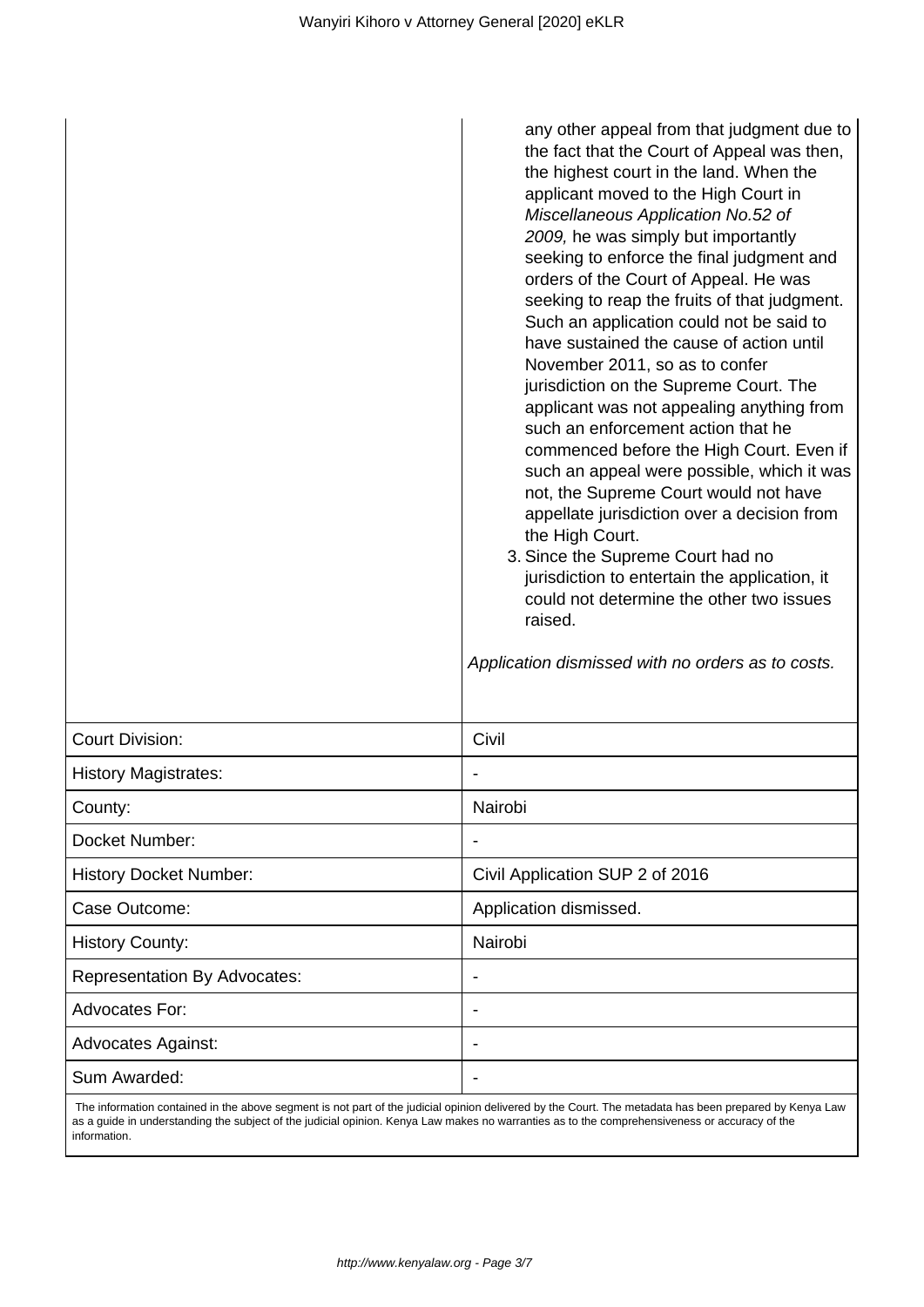#### **REPUBLIC OF KENYA**

#### **IN THE SUPREME COURT OF KENYA AT NAIROBI**

(*Maraga, CJ&P; Mwilu DCJ &V-P; Wanjala, Njoki & Lenaola, SCJJ*)

## **APPLICATION NO. 6 OF 2020**

## ?**BETWEEN**?

**HON WANYIRI KIHORO................................................APPLICANT**

?**AND**?

**THE ATTORNEY GENERAL........................................RESPONDENT**

*(Being an application for review of the Ruling of the Court of Appeal (Waki, Nambuye & Kiage JJA), denying grant of certification to appeal to the Supreme, delivered at Nairobi on 29th September 2017 in Civil Application No. SUP 2 of 2016)*

#### **RULING OF THE COURT**

## **A. INTRODUCTION**

**[1]** Before the Court is a Notice of Motion Application dated 4th March, 2020 and lodged on 11th March, 2020. The motion seeks review of refusal to grant certification to appeal to the Supreme Court by the Court of Appeal *(Waki, Nambuye & Kiage JJA*) in *Civil Application No. SUP 2 of 2016*. It is brought under Articles 163 (4)(b), (5) & (7), 2(5), 2(6), 22(3)(d) & 159(2)(d) of the Kenya Constitution 2010; Sections 3, 15, 16, 23, & 24 Supreme Court Act 2011 (now revoked), Rules 3, 24, 31 & 53 of the Supreme Court Rules 2012 (now revoked), Rule 4a (2) Supreme Court (Amendment) Rules 2016 (now revoked), Section 4 of the Fair Administrative Action Act 2015 and all the other enabling provisions of law.

#### **B. THE APPLICATION**

**[2]** The Applicant seeks to review the Ruling of the Court of Appeal denying him certification to file an appeal to this Court. The Intended appeal is against the Judgment of the Court of Appeal in Civil Appeal No. 151 of 198 delivered on 17th March, 1993. The Application is based on the averments in the supporting Affidavit by *Hon Wanyiri Kihoro*, sworn on 4th March, 2020. The Applicant faults the Appellate Court's finding denying him certification and relies on the following grounds to persuade this Court to grant review Orders; that although *Civil Appeal No. 151 of 1988*, was heard and determined on 17th March 1993, the cause of action was not satisfied or finalized until November 2011, when the Applicant's *High Court Miscellaneous Application. No. 52 of 2009*, seeking enforcement of the Judgment in Civil Appeal No. 151 of 1988 was determined and the decretal amount recovered from the State; that there was continuity of the dispute between the parties up to November 2011, which was after the promulgation of the Constitution 2010, hence this Court has jurisdiction to entertain the intended appeal.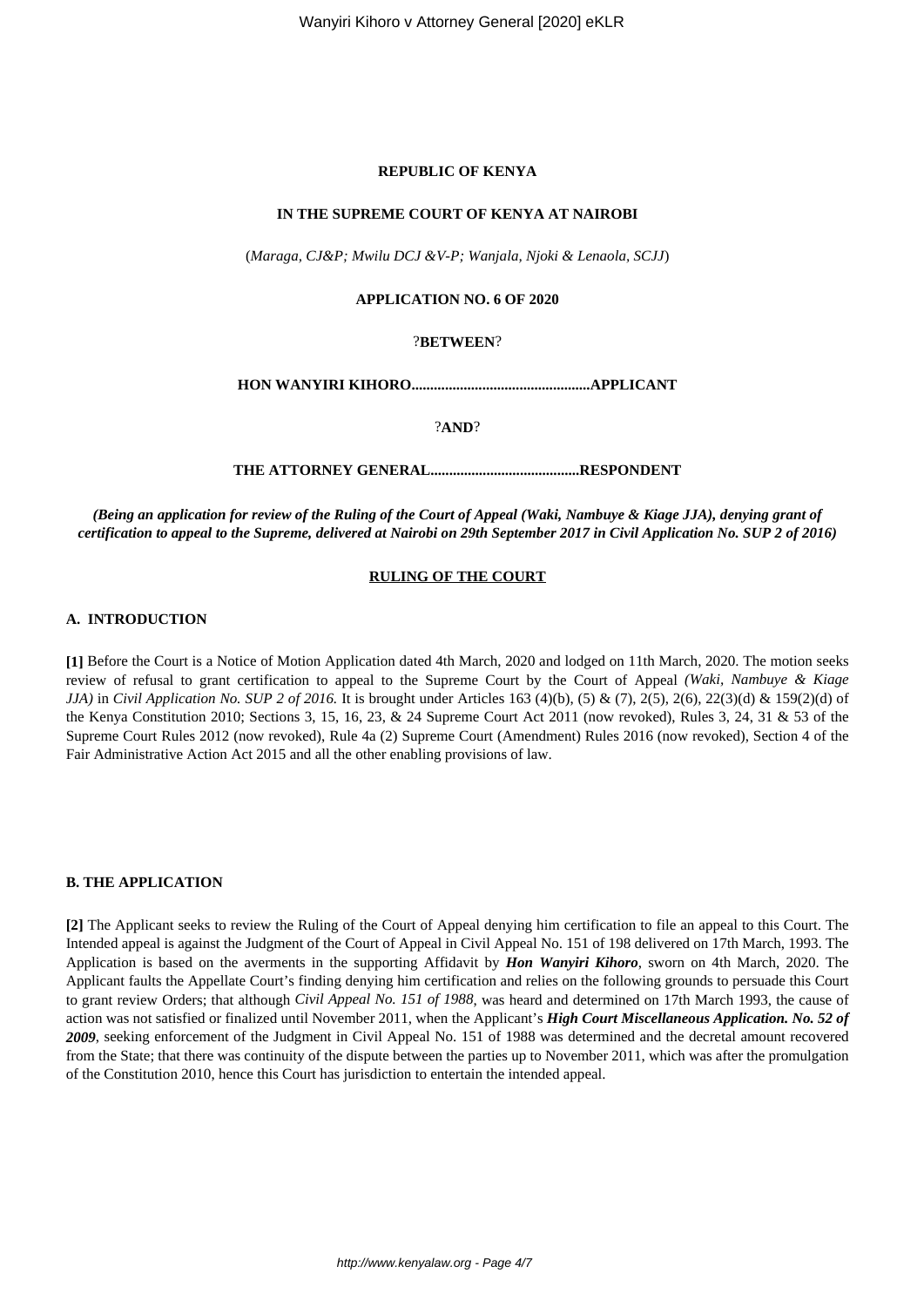**[3]** On the reasons for delay, he urges that the State was responsible for the delay in terminating the cause of action between the parties, from 17th March, 1993 to 25th November 2011, a period of 18½ years; that the Deputy Registrar of the Court of Appeal took four (4) years to avail him the Judges' notes; that once the proceedings were availed, the Applicant prepared his intended appeal to this Court but was informed by the Court's registry that he could not lodge it without the Chief Justice's Approval; that subsequently, by an Order of the Deputy Registrar of this Court, he was informed that his intended appeal could not be received by the registry as it was out of time; that he moved the Court for review of this decision and on 5th May 2016, was ordered to seek leave from the Court of Appeal, leading to *Civil Application No. SUP 2 of 2016*; that the Ruling of the Appellate Court was delivered on 29th September, 2017 and that he made an application for typed proceedings on 11th October 2017, followed by four reminders; and that he was furnished with the proceedings of two Judges' notes on 26th February 2020. Consequently, the Applicant was forced to compile the intended appeal without one Judge's notes as the same were inaccessible or irretrievable.

**[4]** The Respondent has not filed its response or submissions to the instant Application, despite the Deputy Registrar's compliance directions issued on 5th June 2020, 9th June 2020, and 12th June 2020.

#### **C. THE APPLICANT'S CASE**

**[5]** In his written submissions dated 24th March 2020, and filed 2nd June 2020, the Applicant submits to the Court on three limbs. On the issue whether *this Court has jurisdiction* to hear an intended appeal against the Judgment of the Court of Appeal delivered on *17th March 1993*, he urges that a cause of action can only be concluded by accord and satisfaction which arise from agreement of the parties or a Court Order. He submits that even if the Judgment he seeks to appeal against was delivered in *1993*, the cause of action was not satisfied or finalized until 25th November 2011, when *Miscellaneous Application. No. 52 of 2009* seeking enforcement of the said Judgment was concluded, and the decretal amount recovered from the State. He adds that there was continuity of the dispute between the parties up to November 2011, which was after the promulgation of the Constitution 2010. He concludes that *this Court has jurisdiction* to entertain the intended appeal and that he has met the test set in *Samuel Kamau Macharia* & Another v. Kenya Commercial Bank Ltd & 2 Others [2012] eKLR.

**[6]** On the *reasons for delay* in filing the appeal, the Applicants restates the grounds set out in his supporting affidavit as highlighted above. He attributes the delay of 18  $\frac{1}{2}$  years between 17/3/1993 and 12/11/2011 to the Respondent for failing to pay the compensation ordered by the Court of Appeal. He also attributes part of the delay to the Court of Appeal for failing to furnish him with typed proceeding in both *Civil Appeal No. 151 of 1988* and *Civil Application No. SUP 2 of 2016;* and to the proceedings before the Supreme Court, prior to the filing of the application for certification before the Court of Appeal.

**[7]** Relying on this Court's decision in *Hermanus Phillipus Steyn v. Giovanni Gnecchi-Ruscone* [2013] eKLR, the Applicant urges that the substance of his intended appeal is for this Court to address the following *issues of general public importance*; *whether a trial in secrecy accorded the Applicant a fair trial under sec. 77(1) of the former Constitution, (whose provisions are now contained in Article 50 of the Constitution, 2010); whether the detention of the Applicant incommunicado at Nyayo House Basement for 70 days by the Special Branch Police without arraignment was in breach of section 72(3) of the former Constitution; whether it is justified for the court to award general compensation but refuse to award the Applicant exemplary damages; whether the Court of Appeal could apply the provisions of the amended section 72(3) of the former Constitution, when the amendment was passed after the cause of action had arisen; whether the appellate court would ignore the circumstances under which the Applicant was detained which amounted to inhuman, torturous, degrading treatment and punishment; and whether the Judgment of the Court Appeal was self-contradictory on torture, cruel, inhuman degrading treatment and punishments, as it declared that torture had been committed but afterwards reduced it to just mental torture thereby rejecting physical torture.*

#### **D. ISSUES FOR DETERMINATION**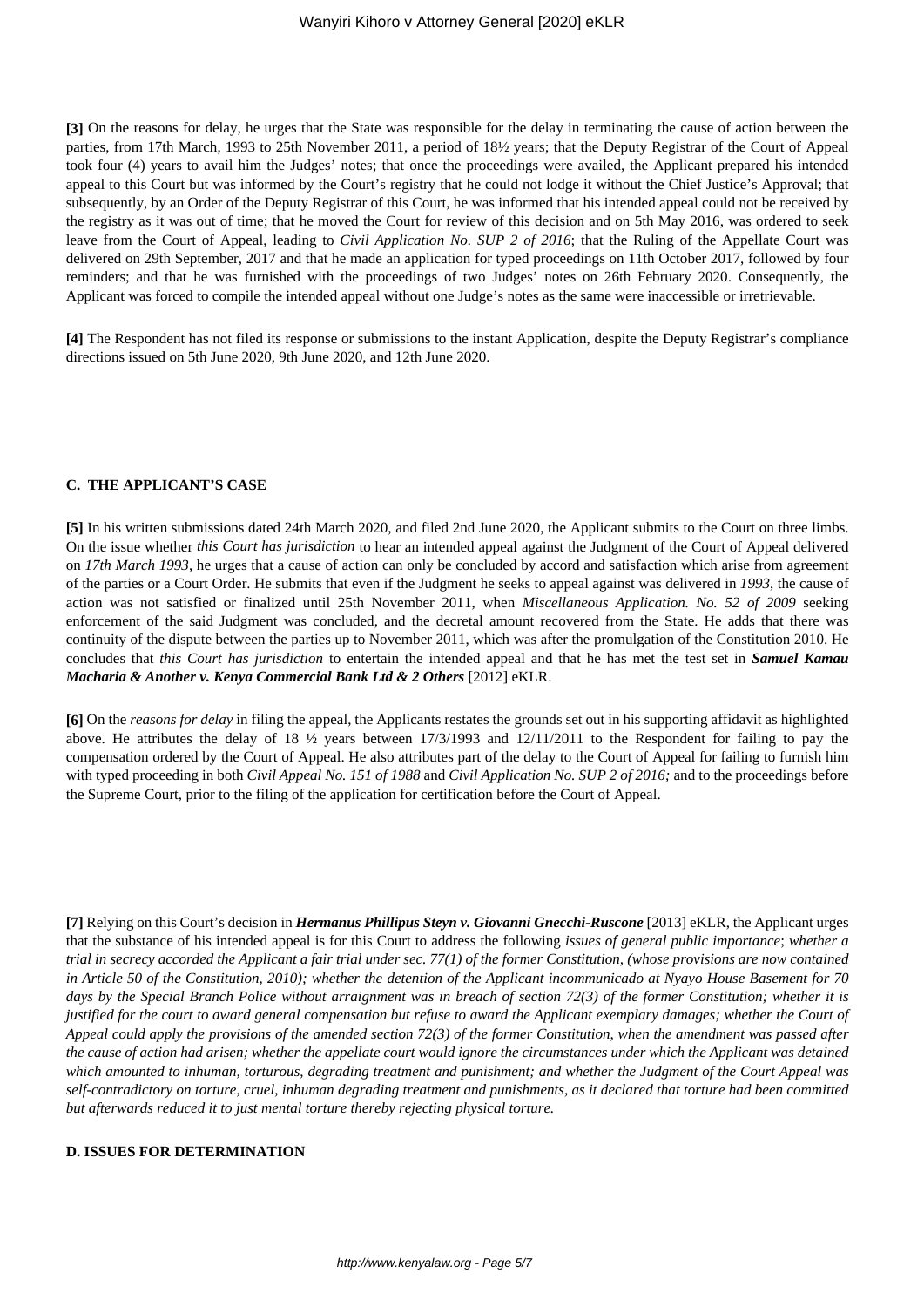**[8]** Three issues fall for our consideration in this Application. Firstly, whether this Court has jurisdiction to hear this matter; secondly, whether the Application is tenable in view of the delay in filing it; and lastly, whether the matters raised by the Applicant are of general public importance under Article 163(4)(b) of the Constitution.

**[9]** On the first issue, the Applicant herein contends that even if the Judgment in *Civil Appeal No. 151 of 1988* that he seeks to appeal against was heard and determined on 17th March 1993, the cause of action was not satisfied or finalized until 25th November, 2011, when *Miscellaneous Application. No. 52 of 2009* seeking enforcement of the said Judgment was concluded, and the decretal amount ordered by the Court recovered from the State. He adds that there was continuity of the dispute between the parties from 1986 to November 2011, which was after the promulgation of the Constitution 2010, hence this Court has jurisdiction to entertain the intended appeal. We note that there are no submissions from the Respondent.

## **E. ON JURISDICTION**

**[10]** In *Samuel Kamau Macharia & Another v. Kenya Commercial Bank Limited & 2 Others* [2012] eKLR and *Tom Martins Kibisu v. Republic* [2014] eKLR this Court laid down the distinct principle that, it had no jurisdiction to entertain appeals from final Judgements of the Court of Appeal, before the promulgation of the 2010 Constitution. Article 163 (4) (b) is forward-looking, and does not confer appellate jurisdiction upon the Supreme Court to entertain matters that had been finalized by the Court of Appeal before the commencement of the Constitution.

**[11]** In the matter before us, it is not in doubt that the final Judgment by the Court of Appeal was delivered on 17th March 1993, long before the promulgation of the current Constitution. There could never have been any other appeal from that Judgment, due to the fact that the Court of Appeal was then, the highest court in the land. When the Applicant herein moved to the High Court in *Miscellaneous Application No.52 of 2009,* he was simply but importantly seeking to enforce the final Judgment and Orders of the Court of Appeal. He was seeking to reap the fruits of that Judgment. Such an application cannot be said to have sustained the cause of action until November 2011, so as to confer jurisdiction on this Court. The Applicant is not appealing anything from such an enforcement action that he commenced before the High Court. How can he, when indeed the High Court granted his prayer for enforcement of the Court of Appeal Judgment" At any rate, even if such an appeal were possible, which it isn't, this Court would not have appellate jurisdiction over a decision from the High Court.

**[12]** The intended appeal therefore offends the pronouncement of this Court in *Samuel Macharia [Supra].* As such, it is clear that we have no jurisdiction to entertain this Application. This finding of necessity disposes of the other two issues. Consequently, we make the following Orders:

#### **F. ORDERS**

*(i) The Notice of Motion Application dated 4th March 2020, is hereby dismissed.*

*(ii) No Orders as to Costs.*

**Orders accordingly.**